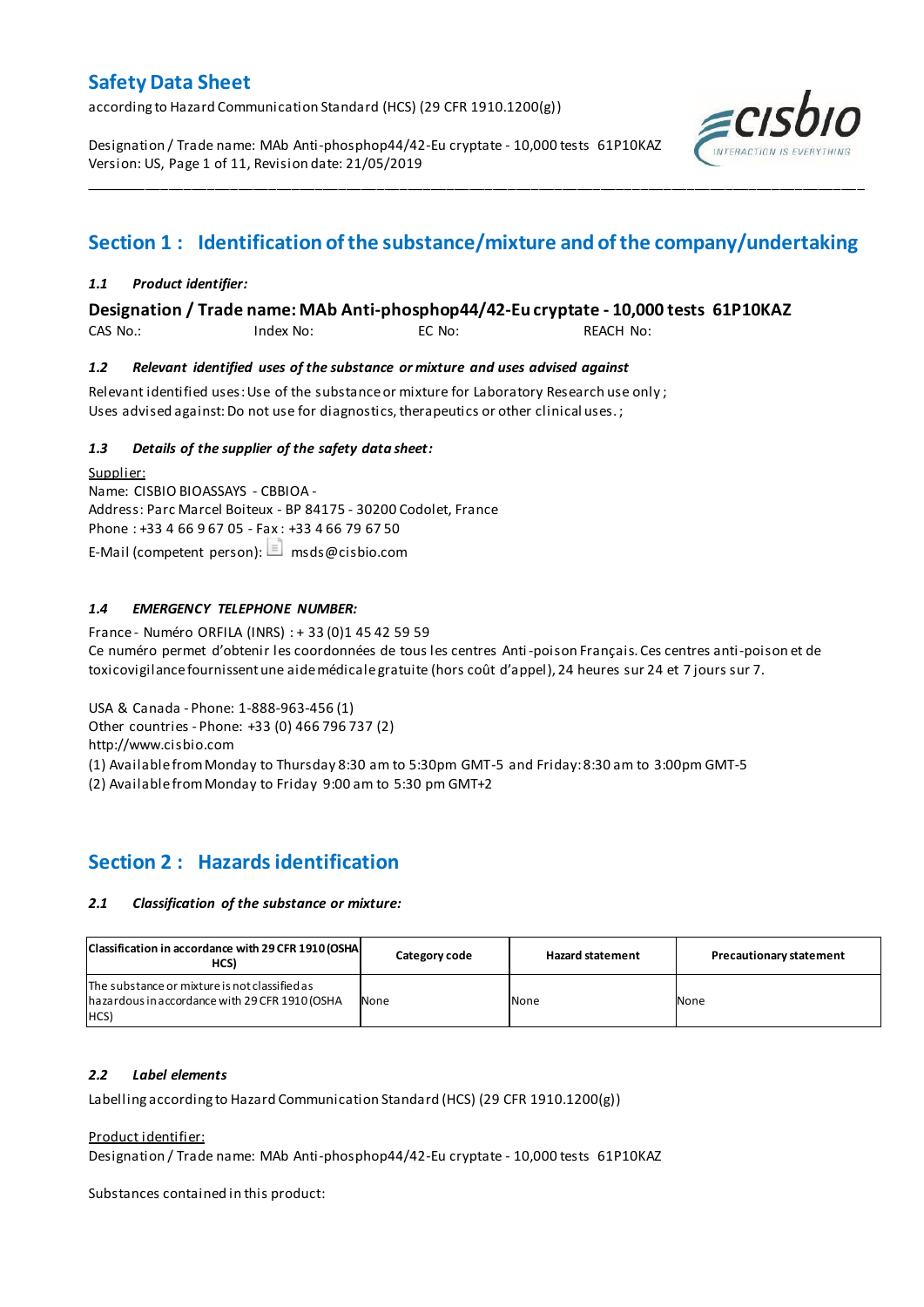according to Hazard Communication Standard (HCS) (29 CFR 1910.1200(g))

Designation / Trade name: MAb Anti-phosphop44/42-Eu cryptate - 10,000 tests 61P10KAZ Version: US, Page 2 of 11, Revision date: 21/05/2019



Hazard pictograms

Signal word:

Hazard and precautionary statements:

#### *2.3 Other hazards*

The mixture does not contain substances classified as 'Substances of Very High Concern' (SVHC) >= 0.1% published by the European CHemicals Agency (ECHA) under article 57 of REACH. The mixture satisfies neither the PBT nor the vPvB criteria for mixtures in accordance with annexe XIII of the REACH regulations EC 1907/2006. ;

\_\_\_\_\_\_\_\_\_\_\_\_\_\_\_\_\_\_\_\_\_\_\_\_\_\_\_\_\_\_\_\_\_\_\_\_\_\_\_\_\_\_\_\_\_\_\_\_\_\_\_\_\_\_\_\_\_\_\_\_\_\_\_\_\_\_\_\_\_\_\_\_\_\_\_\_\_\_\_\_\_\_\_\_\_\_\_\_\_\_\_\_\_\_\_\_\_\_\_\_\_

Adverse human health effects: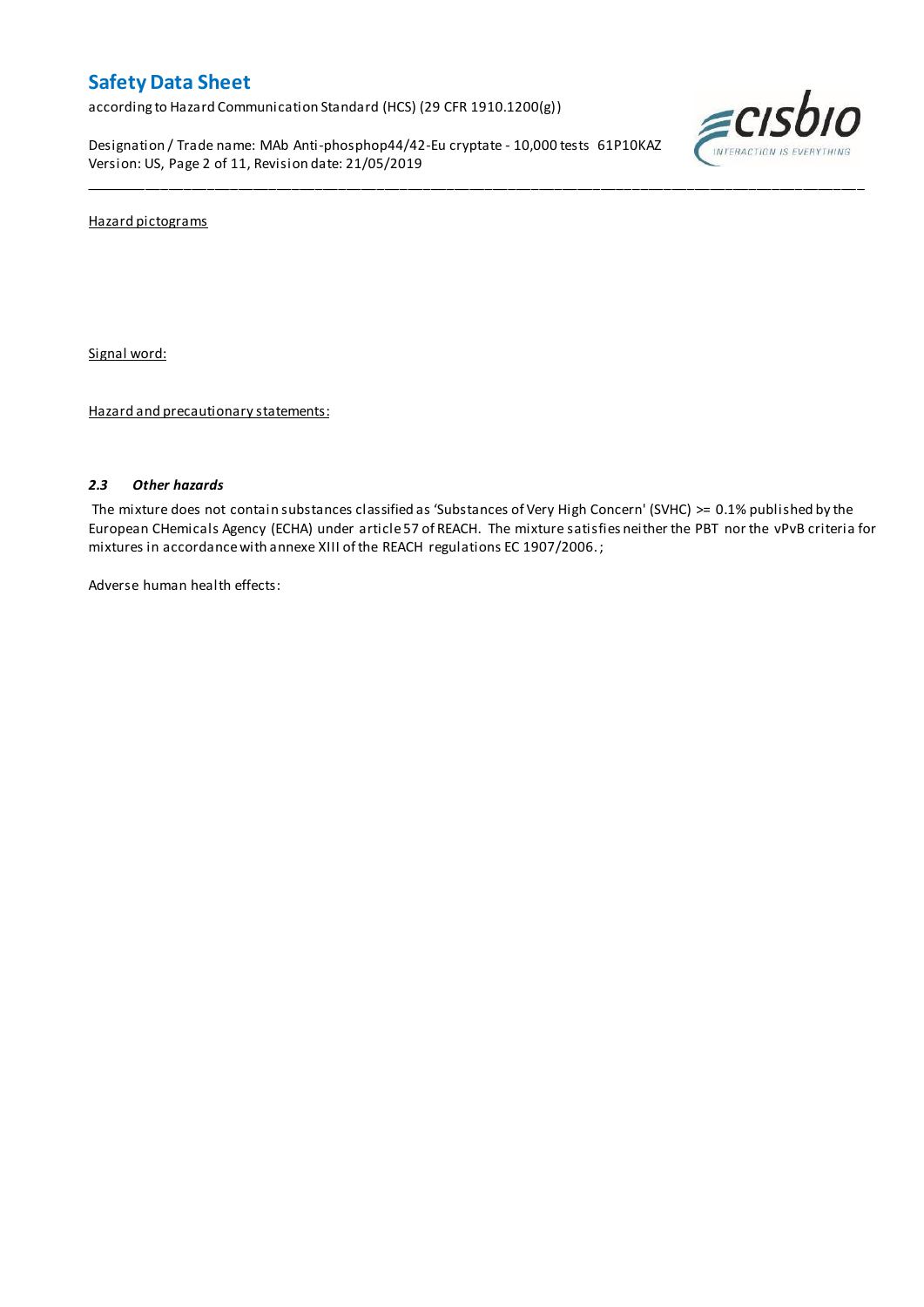according to Hazard Communication Standard (HCS) (29 CFR 1910.1200(g))

Designation / Trade name: MAb Anti-phosphop44/42-Eu cryptate - 10,000 tests 61P10KAZ Version: US, Page 3 of 11, Revision date: 21/05/2019



# **Section 3 : Composition/information on ingredients**

#### *3.2 Mixtures*

Hazardous ingredients:

| Substance name                                                                 | CAS <sub>n</sub> ° | Index n° | EC n°     | Classification in accordance with 29 CFR Concentration<br><b>1910 (OSHA HCS)</b> | (%)     | <b>SCL</b> | M-factor |
|--------------------------------------------------------------------------------|--------------------|----------|-----------|----------------------------------------------------------------------------------|---------|------------|----------|
| $4-(2-$<br>hydroxyethyl)piperazin<br>7365-45-9<br>1-ylethanesulphonic<br>lacid |                    |          | 230-907-9 |                                                                                  | $< 3\%$ |            |          |

\_\_\_\_\_\_\_\_\_\_\_\_\_\_\_\_\_\_\_\_\_\_\_\_\_\_\_\_\_\_\_\_\_\_\_\_\_\_\_\_\_\_\_\_\_\_\_\_\_\_\_\_\_\_\_\_\_\_\_\_\_\_\_\_\_\_\_\_\_\_\_\_\_\_\_\_\_\_\_\_\_\_\_\_\_\_\_\_\_\_\_\_\_\_\_\_\_\_\_\_\_

Additional information:

Full text of H- and EUH-phrases: see SECTION 16.

### **Section 4 : First aid measures**

#### *4.1 Description of first aid measures*

**General information**: Do not leave affected person unattended. ;

Following inhalation: In case of respiratory tract irritation, consult a physician. ;

**Following skin contact**:After contact with skin, wash immediately with water ;

**Following eye contact**: After contact with the eyes, rinse with water with the eyelids open for a sufficient length of time,

then consult an ophthalmologist immediately. ;

**Following ingestion**: Do NOT induce vomiting. ;

**Self-protection of the first aider**:

#### *4.2 Most important symptoms and effects, both acute and delayed*

Symptoms: No known symptoms to date. ; Effects:

#### *4.3 Indication of any immediate medical attention and special treatment needed*

Notes for the doctor:

# **Section 5 : Firefighting measures**

#### *5.1 Extinguishing media:*

Suitable extinguishing media: This product is not flammable. Use extinguishing agent suitable for type of surrounding fire ;

#### *5.2 Special hazards arising from the substance or mixture*

Hazardous combustion products:/

#### *5.3 Advice for fire-fighters*

Wear Protective clothing. ; Additional information: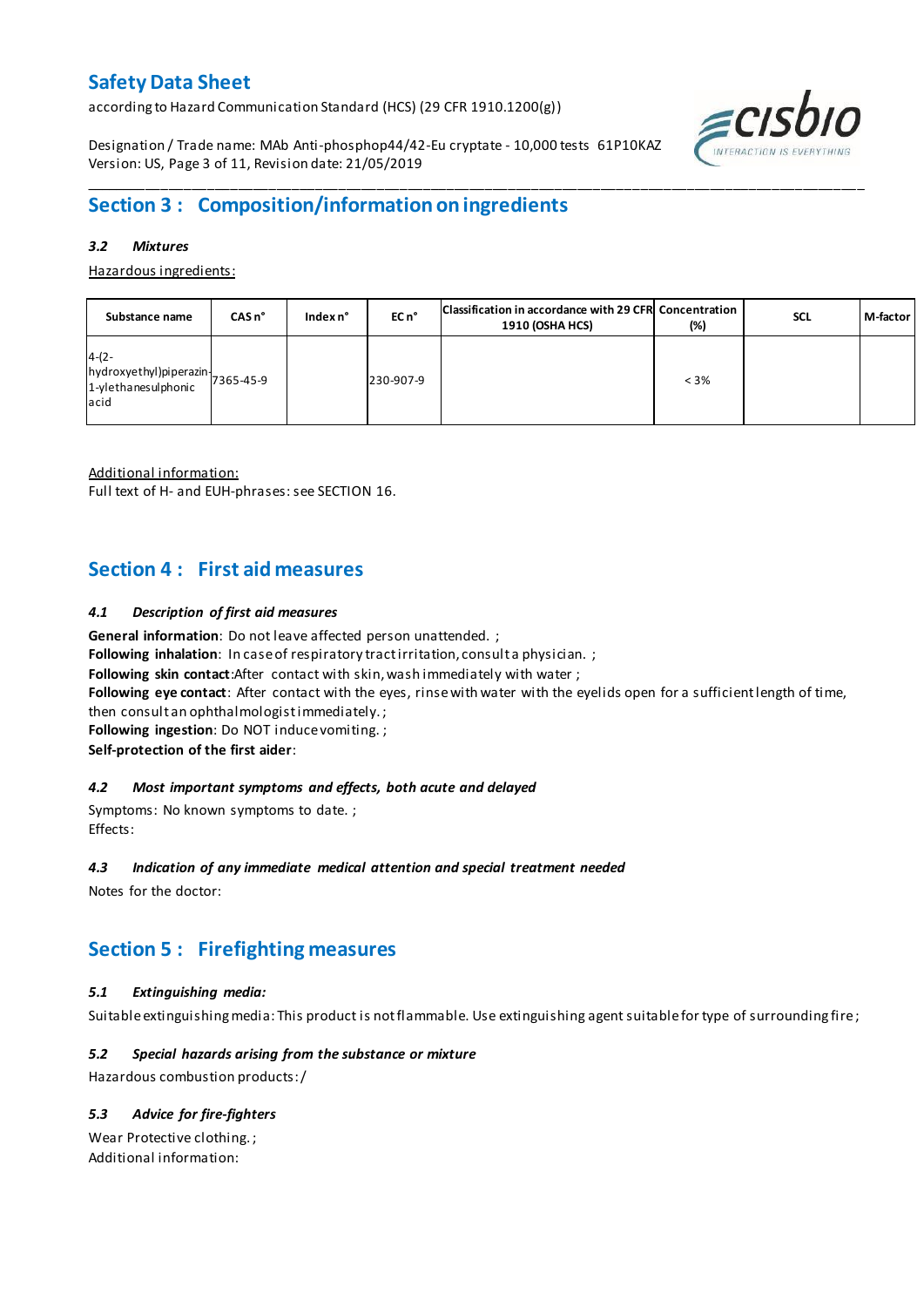according to Hazard Communication Standard (HCS) (29 CFR 1910.1200(g))

Designation / Trade name: MAb Anti-phosphop44/42-Eu cryptate - 10,000 tests 61P10KAZ Version: US, Page 4 of 11, Revision date: 21/05/2019

\_\_\_\_\_\_\_\_\_\_\_\_\_\_\_\_\_\_\_\_\_\_\_\_\_\_\_\_\_\_\_\_\_\_\_\_\_\_\_\_\_\_\_\_\_\_\_\_\_\_\_\_\_\_\_\_\_\_\_\_\_\_\_\_\_\_\_\_\_\_\_\_\_\_\_\_\_\_\_\_\_\_\_\_\_\_\_\_\_\_\_\_\_\_\_\_\_\_\_\_\_



### **Section 6 : Accidental release measures**

#### *6.1 Personal precautions, protective equipment and emergency procedures*

Emergency procedures: Provide adequate ventilation. ;

#### *6.2 Environmental precautions*

Do not allow to enter into surface water or drains. ;

#### *6.3 Methods and material for containment and cleaning up*

For cleaning up: Suitable material for taking up: Absorbing material, organic ; Other information:

#### *6.4 Reference to other sections*

Additional information:

### **Section 7 : Handling and storage**

#### *7.1 Precautions for safe handling*

Protective measures: Advice on safe handling: Avoid contact with skin, eyes and clothes.; Fire preventions:

Do not eat, drink or smoke in areas where reagents are handled. ; Advice on general occupational hygiene: Handle in accordance with good industrial hygiene and safety practice;

#### *7.2 Conditions for safe storage, including any incompatibilities*

Requirements for storage rooms and vessels: Keep container tightly closed.; Hints on storage assembly: Materials to avoid: Further information on storage conditions:

#### *7.3 Specific end uses:*

Recommendations on specific end uses: Observe technical data sheet. ;

# **Section 8 : Exposure controls/personal protection**

#### *8.1 Control parameters*

Preliminary remark:

- 8.1.1 Occupational exposure limits:
	- OSHA (USA)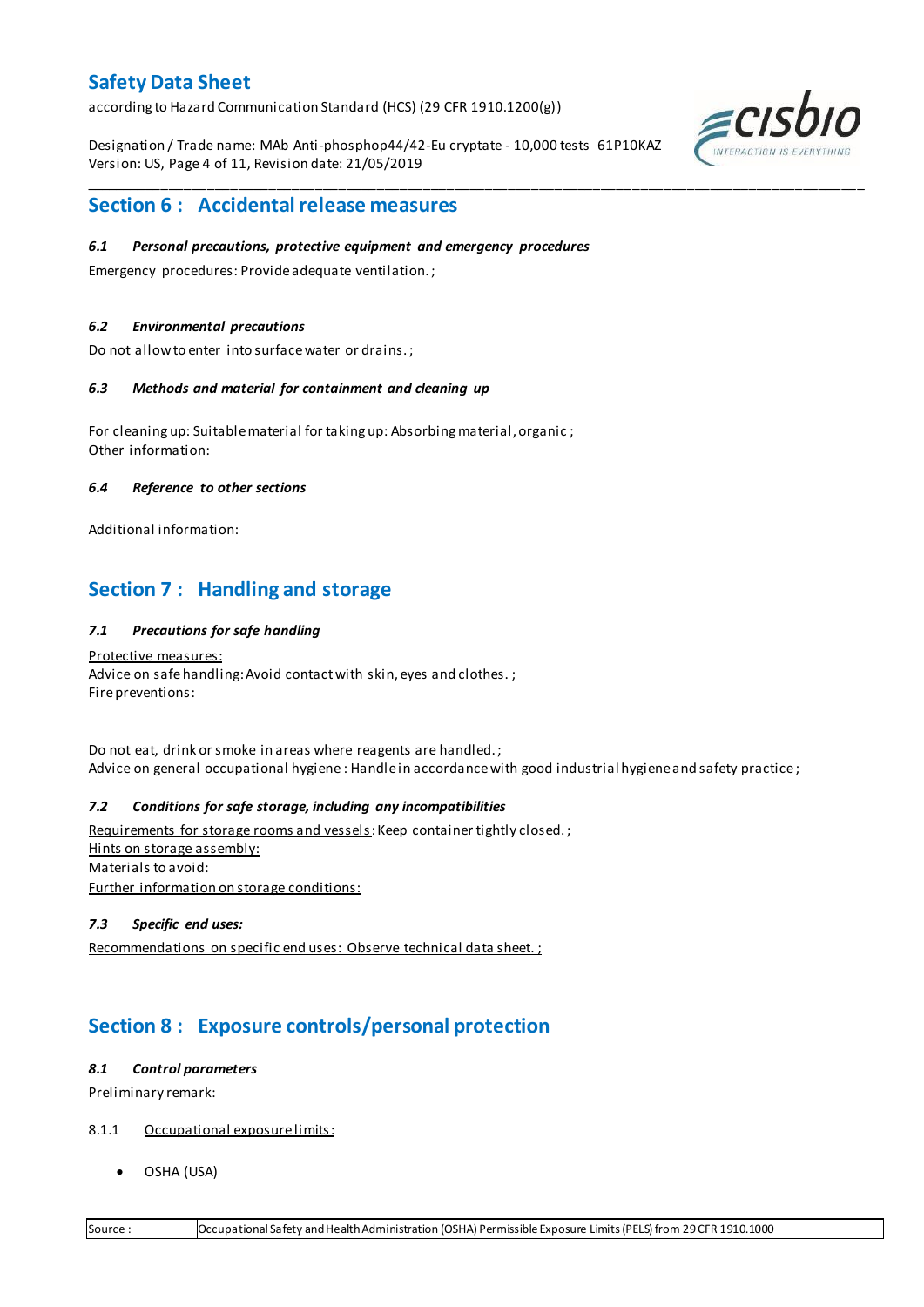according to Hazard Communication Standard (HCS) (29 CFR 1910.1200(g))

Designation / Trade name: MAb Anti-phosphop44/42-Eu cryptate - 10,000 tests 61P10KAZ Version: US, Page 5 of 11, Revision date: 21/05/2019



| Substance                         | EC-No. | <b>CAS-No</b> | <b>OSHA Permissible</b><br>8-hour TWA (ppm) | <b>OSHA Permissible</b><br>Exposure Limit (PEL) Exposure Limit (PEL) 8-<br>hour TWA (mg/m3) | <b>OSHA Permissible</b><br><b>Exposure Limit (PEL)</b><br>STEL (ppm) | <b>OSHA Permissible</b><br><b>Exposure Limit (PEL)</b><br>STEL (mg/m3) |
|-----------------------------------|--------|---------------|---------------------------------------------|---------------------------------------------------------------------------------------------|----------------------------------------------------------------------|------------------------------------------------------------------------|
| 7365-45-9/230-907-230-907-9<br>١q |        | 7365-45-9     |                                             |                                                                                             |                                                                      |                                                                        |

| Source :                            | TRGS 903, November 2015, BAuA |               |             |           |
|-------------------------------------|-------------------------------|---------------|-------------|-----------|
| Substance                           | EC-No.                        | <b>CAS-No</b> | BGW (mg/m3) | BGW (ppm) |
| 7365-45-9 / 230-907 230-907-9<br>19 |                               | 7365-45-9     |             |           |

#### 8.1.2 DNEL/PNEC-values:

• DNEL worker

| Source:                 |        | <b>GESTIS</b> - substance database |                                                 |                                                          |                                                          |                                                    |                                                         |                                    |                                                                               |
|-------------------------|--------|------------------------------------|-------------------------------------------------|----------------------------------------------------------|----------------------------------------------------------|----------------------------------------------------|---------------------------------------------------------|------------------------------------|-------------------------------------------------------------------------------|
| Substance               | EC-No. | <b>CAS-No</b>                      | Acute - dermal,<br>local effects<br>(mg/kg/day) | $Long-term -$<br>dermal, local<br>effects<br>(mg/kg/day) | Long-term-<br>dermal.<br>systemic effects<br>(mg/kg/day) | $Acute -$<br>linhalation. local<br>effects (mg/m3) | $Acute -$<br>inhalation.<br>systemic effects<br>(mg/m3) | $Long-term -$<br>inhalation. local | $Long-term -$<br>inhalation.<br>"leffects (mg/m3) systemic effects<br>(mg/m3) |
| 7365-45-9/<br>230-907-9 |        | 230-907-97365-45-9                 |                                                 |                                                          |                                                          |                                                    | 23.5-23.5                                               |                                    |                                                                               |

#### DNEL consumer

| Source:                 |        | <b>GESTIS</b> - substance database |                                               |                                                          |                                                             |                              |                                                                                  |                                  |                                                                                |
|-------------------------|--------|------------------------------------|-----------------------------------------------|----------------------------------------------------------|-------------------------------------------------------------|------------------------------|----------------------------------------------------------------------------------|----------------------------------|--------------------------------------------------------------------------------|
| Substance               | EC-No. | <b>CAS-No</b>                      | Acute-dermal.<br>local effects<br>(mg/kg/day) | $Long-term -$<br>dermal, local<br>effects<br>(mg/kg/day) | $Long-term -$<br>dermal.<br>systemic effects<br>(mg/kg/day) | Acute –<br>inhalation. local | $Acute -$<br>inhalation.<br>systemic effects (mg/m3) systemic effects<br>(mg/m3) | Long-term –<br>inhalation. local | $Long-term -$<br>inhalation.<br>- weffects (mg/m3) systemic effects<br>(mg/m3) |
| 7365-45-9/<br>230-907-9 |        | 230-907-97365-45-9                 |                                               |                                                          |                                                             |                              |                                                                                  |                                  |                                                                                |

#### • PNEC

| Source:         | <b>INERIS</b>                   |               |        |              |              |  |                      |  |  |            |  |  |                      |  |  |  |  |
|-----------------|---------------------------------|---------------|--------|--------------|--------------|--|----------------------|--|--|------------|--|--|----------------------|--|--|--|--|
|                 |                                 |               |        | PNEC AQUATIC |              |  |                      |  |  |            |  |  | <b>PNEC Sediment</b> |  |  |  |  |
| Substance       | EC-No.                          | freshwater    |        |              | marine water |  | intermittent release |  |  | freshwater |  |  | marine water         |  |  |  |  |
|                 |                                 | <b>CAS-No</b> | (mg/L) |              |              |  |                      |  |  |            |  |  |                      |  |  |  |  |
| 7365-45-9<br>۱q | / 230-907-1230-907-917365-45-91 |               |        |              |              |  |                      |  |  |            |  |  |                      |  |  |  |  |

| Source:   | <b>INERIS</b> |               |           |                                |          |                             |
|-----------|---------------|---------------|-----------|--------------------------------|----------|-----------------------------|
|           |               |               |           | Others                         |          |                             |
| Substance | EC-No.        | <b>CAS-No</b> | PNEC soil | PNEC sewage treatment<br>plant | PNEC air | PNEC secondary<br>poisoning |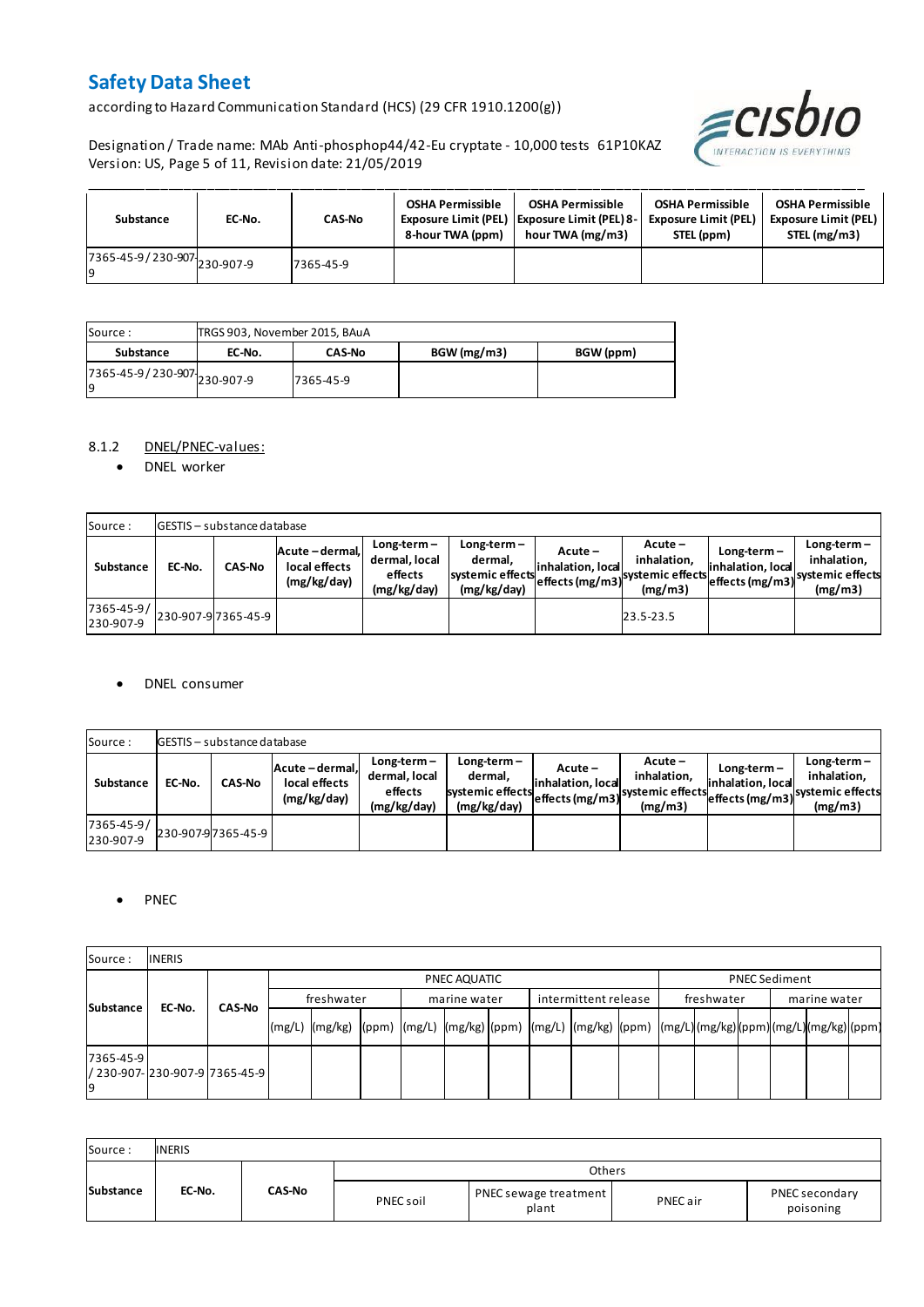according to Hazard Communication Standard (HCS) (29 CFR 1910.1200(g))

Designation / Trade name: MAb Anti-phosphop44/42-Eu cryptate - 10,000 tests 61P10KAZ Version: US, Page 6 of 11, Revision date: 21/05/2019



|                                                                                       |           |  |  | (mg/L)  (mg/kg)  (ppm)  (mg/L)  (mg/kg)  (ppm)  (mg/L)  (mg/kg)  (ppm)  (mg/L)  (mg/kg)  (ppm) |  |  |  |  |
|---------------------------------------------------------------------------------------|-----------|--|--|------------------------------------------------------------------------------------------------|--|--|--|--|
| $\begin{array}{ c c c c }\n 7365-45-9 & & 230-907-9 \\ 230-907-9 & & & \n\end{array}$ | 7365-45-9 |  |  |                                                                                                |  |  |  |  |

#### *8.2 Exposure controls*

8.2.1 Appropriate engineering controls:

Technical measures and appropriate working operations should be given priority over the use of personal protective equipment. See section 7

8.2.2 Personal protective equipment:

Eye / Face protection: Safety glasses with side-shields;

Skin protection:Gloves ;

Respiratory protection:Ensure adequate ventilation ;

Thermal hazards:

8.2.3 Environmental exposure controls:

Consumer exposure control

Measures related to consumer uses of the substance (as such or in mixtures): Measures related to the service life of the substance in articles:

# **Section 9 : Physical and chemical properties**

#### *9.1 Information on basic physical and chemical properties*

**Appearance** 

| Physical state        | Liguid     |
|-----------------------|------------|
| Colour                | Colorless: |
| Odour                 |            |
| Odour threshold (ppm) |            |

|                                                                          |  |                                           | Value | Concentration<br>(mol/L) | Method | Temperature (°C) | Pressure (kPa) | Remark |
|--------------------------------------------------------------------------|--|-------------------------------------------|-------|--------------------------|--------|------------------|----------------|--------|
| pH                                                                       |  |                                           |       |                          |        |                  |                |        |
| Melting point (°C)                                                       |  |                                           |       |                          |        |                  |                |        |
| Freezing point (°C)                                                      |  |                                           |       |                          |        |                  |                |        |
| Initial boiling point/boiling range (°C)                                 |  |                                           |       |                          |        |                  |                |        |
| Flash point (°C)                                                         |  |                                           |       |                          |        |                  |                |        |
| Evaporation rate (kg/m <sup>2</sup> /h)                                  |  |                                           |       |                          |        |                  |                |        |
| Flammability (type : ) (%)                                               |  |                                           |       |                          |        |                  |                |        |
| Upper/lower<br>Upper explosive limit<br>flammability or explosive<br>(%) |  |                                           |       |                          |        |                  |                |        |
| limits<br>Lower explosive limit (%)                                      |  |                                           |       |                          |        |                  |                |        |
| Vapour pressure (kPa)                                                    |  |                                           |       |                          |        |                  |                |        |
| Vapour density (g/cm <sup>3</sup> )                                      |  |                                           |       |                          |        |                  |                |        |
|                                                                          |  | Density (g/cm <sup>3</sup> )              |       |                          |        |                  |                |        |
| Densities                                                                |  | Relative density (g/cm <sup>3</sup> )     |       |                          |        |                  |                |        |
|                                                                          |  | Bulk density (g/cm <sup>3</sup> )         |       |                          |        |                  |                |        |
|                                                                          |  | Critical density (g/cm <sup>3</sup> )     |       |                          |        |                  |                |        |
| Solubility (Type: ) (g/L)                                                |  |                                           |       |                          |        |                  |                |        |
| Partition coefficient (log Pow)<br>n-octanol/water at pH :               |  |                                           |       |                          |        |                  |                |        |
| Auto-ignition temperature (°C)                                           |  |                                           |       |                          |        |                  |                |        |
| Decomposition temperature (°C)<br>Decomposition energy : kJ              |  |                                           |       |                          |        |                  |                |        |
| Viscosity                                                                |  | Viscosity, dynamic (poiseuille)           |       |                          |        |                  |                |        |
|                                                                          |  | Viscosity, cinematic (cm <sup>3</sup> /s) |       |                          |        |                  |                |        |
|                                                                          |  | <b>Explosive properties</b>               |       |                          |        |                  |                |        |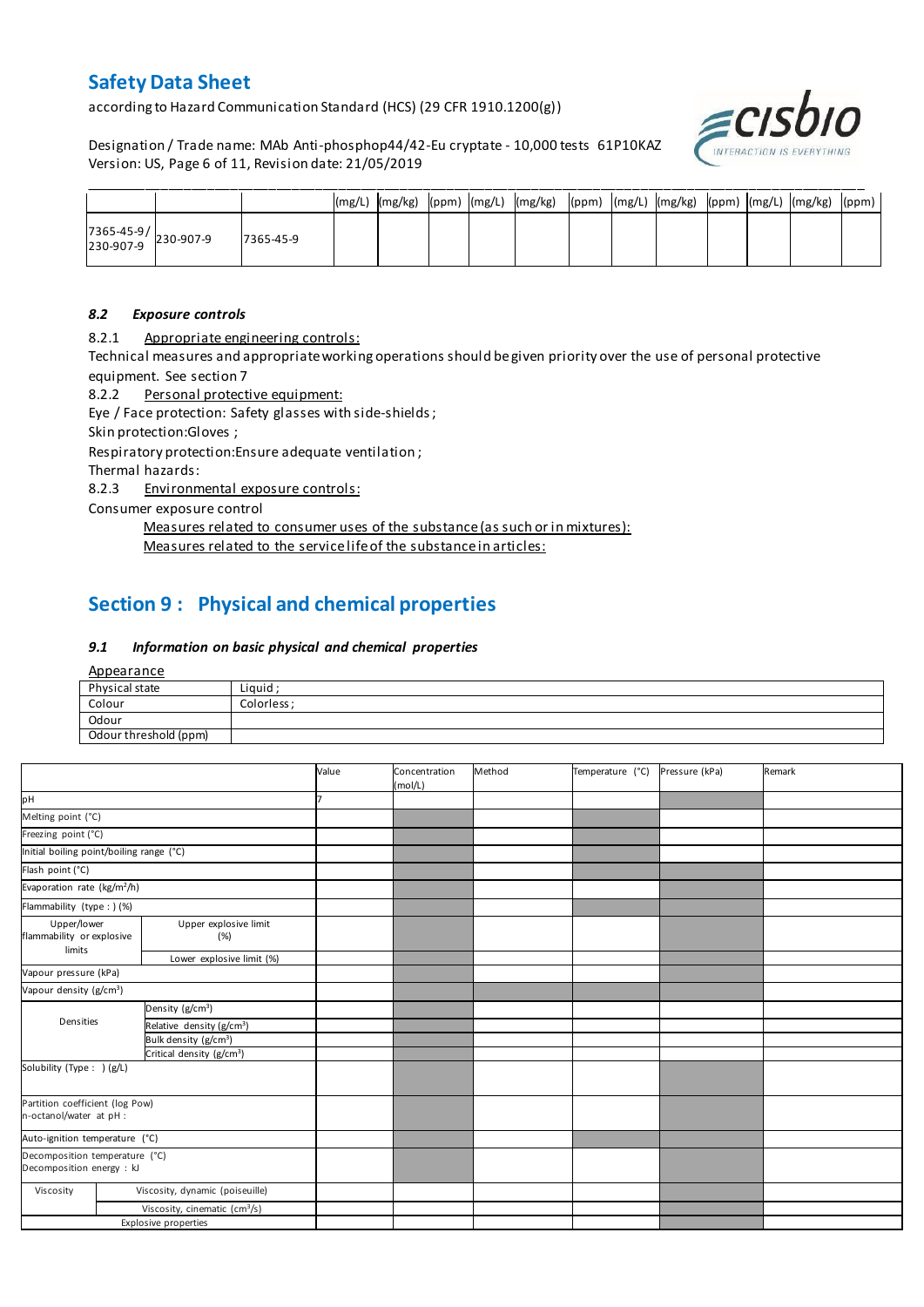according to Hazard Communication Standard (HCS) (29 CFR 1910.1200(g))

Designation / Trade name: MAb Anti-phosphop44/42-Eu cryptate - 10,000 tests 61P10KAZ Version: US, Page 7 of 11, Revision date: 21/05/2019

\_\_\_\_\_\_\_\_\_\_\_\_\_\_\_\_\_\_\_\_\_\_\_\_\_\_\_\_\_\_\_\_\_\_\_\_\_\_\_\_\_\_\_\_\_\_\_\_\_\_\_\_\_\_\_\_\_\_\_\_\_\_\_\_\_\_\_\_\_\_\_\_\_\_\_\_\_\_\_\_\_\_\_\_\_\_\_\_\_\_\_\_\_\_\_\_\_\_\_\_\_



# *9.2 Other information:*

Oxidising properties

No other relevant data available

### **Section 10 : Stability and reactivity**

#### *10.1 Reactivity*

This material is considered to be non-reactive under normal use conditions. ;

#### *10.2 Chemical stability*

- *10.3 Possibility of hazardous reactions*
- *10.4 Conditions to avoid:*

*10.5 Incompatible materials:*

#### *10.6 Hazardous decomposition products:*

Does not decompose when used for intended uses. ;

### **Section 11 : Toxicological information**

Toxicokinetics, metabolism and distribution

#### *11.1 Information on toxicological effects*

#### **Substances**

**Acute toxicity**

Animal data: Acute oral toxicity:

Acute dermal toxicity:

Acute inhalative toxicity:

Practical experience / human evidence: Assessment / Classification: General Remark:

**Skin corrosion/irritation**

Animal data: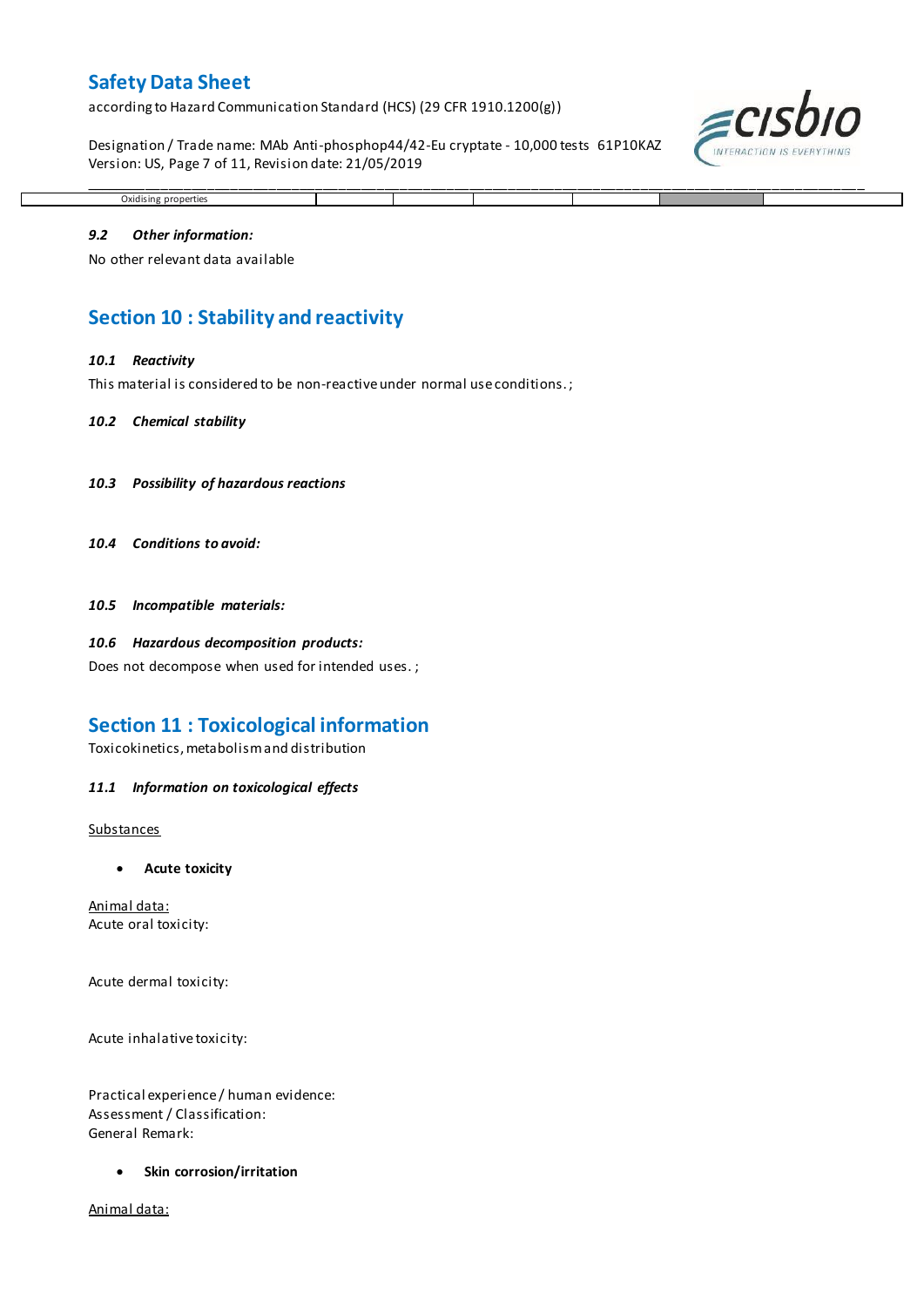according to Hazard Communication Standard (HCS) (29 CFR 1910.1200(g))

Designation / Trade name: MAb Anti-phosphop44/42-Eu cryptate - 10,000 tests 61P10KAZ Version: US, Page 8 of 11, Revision date: 21/05/2019

\_\_\_\_\_\_\_\_\_\_\_\_\_\_\_\_\_\_\_\_\_\_\_\_\_\_\_\_\_\_\_\_\_\_\_\_\_\_\_\_\_\_\_\_\_\_\_\_\_\_\_\_\_\_\_\_\_\_\_\_\_\_\_\_\_\_\_\_\_\_\_\_\_\_\_\_\_\_\_\_\_\_\_\_\_\_\_\_\_\_\_\_\_\_\_\_\_\_\_\_\_



In-vitro skin test method: In-vitro skin test result:

Assessment / Classification:

**Eye damage/irritation**

Animal data:

In vitro eye test method: In vitro eye test result: Assessment / Classification:

C**MR effects (carcinogenity, mutagenicity and toxicity for reproduction)**

o Germ cell mutagenicity:

Animal data:

Assessment / Classification:

o Carcinogenicity

Practical experience / human evidence: Animal data:

Other information: Assessment / Classification:

o Reproductive toxicity

Practical experience / human evidence: Animal data:

Other information: Assessment / Classification:

Overall assessment on CMR properties:

- **Specific target organ toxicity (single exposure)**
	- o STOT SE 1 and 2

Animal data:

Other information:

o STOT SE 3

Practical experience / human evidence:

Other information: Assessment / Classification:

**Specific target organ toxicity (repeated exposure)**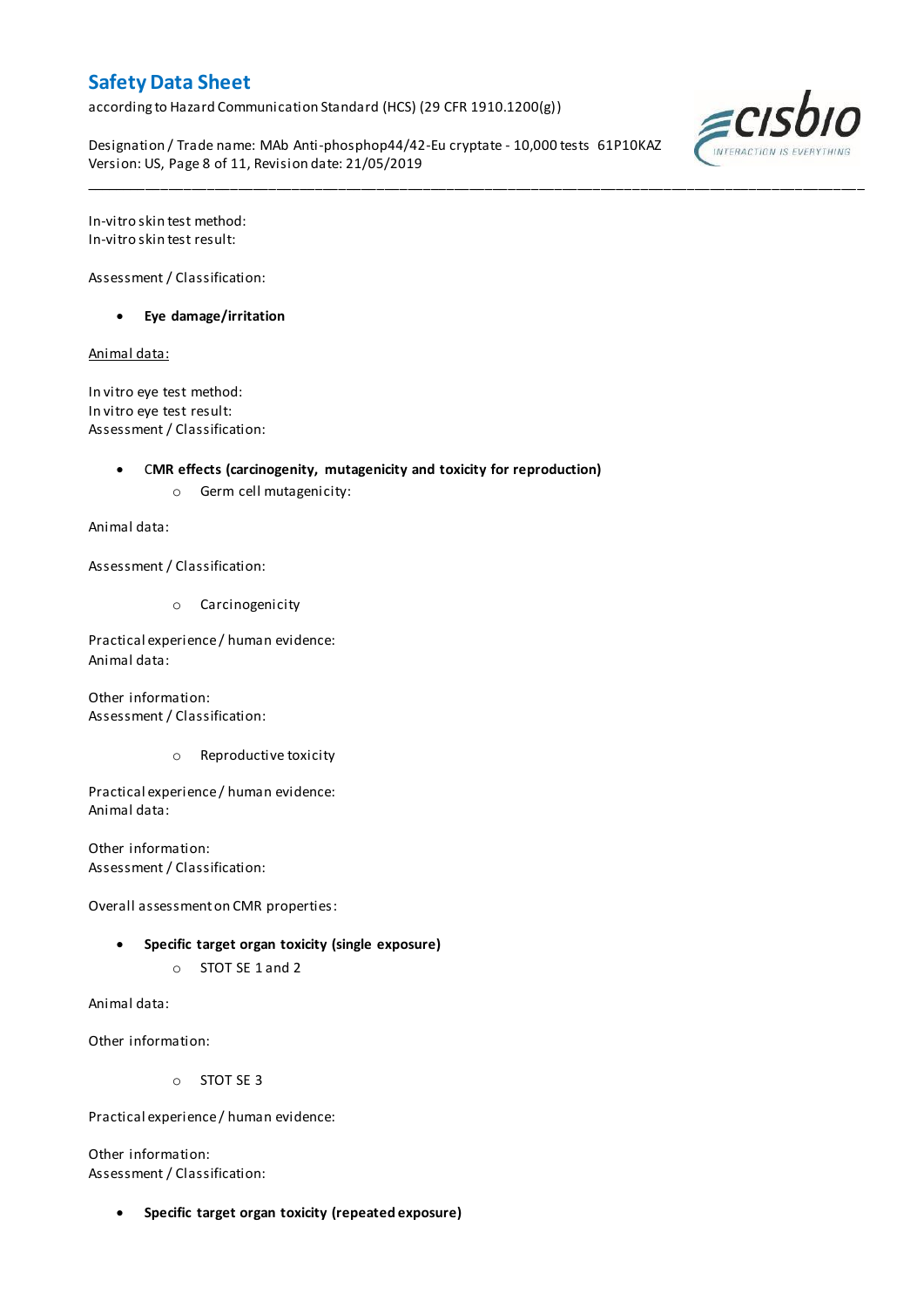according to Hazard Communication Standard (HCS) (29 CFR 1910.1200(g))

Designation / Trade name: MAb Anti-phosphop44/42-Eu cryptate - 10,000 tests 61P10KAZ Version: US, Page 9 of 11, Revision date: 21/05/2019



Practical experience / human evidence: Animal data:

Assessment / Classification: Other information

**Aspiration hazard**

Practical experience / human evidence: Experimental data: viscosity data: see SECTION 9. Assessment / Classification: Remark:

11.1.1 Mixtures No toxicological information is available for the mixture itself

### **Section 12 : Ecological information**

In case that test data regarding one endpoint/differentiation exist for the mixture itself, the classification is carried out according to the substance criteria (excluding biodegradation and bioaccumulation). If no test data exist, the criteria for mixture classification has to be used (calculation method) in this case the toxicological data of the ingredients are shown.

\_\_\_\_\_\_\_\_\_\_\_\_\_\_\_\_\_\_\_\_\_\_\_\_\_\_\_\_\_\_\_\_\_\_\_\_\_\_\_\_\_\_\_\_\_\_\_\_\_\_\_\_\_\_\_\_\_\_\_\_\_\_\_\_\_\_\_\_\_\_\_\_\_\_\_\_\_\_\_\_\_\_\_\_\_\_\_\_\_\_\_\_\_\_\_\_\_\_\_\_\_

#### *12.1 Aquatic toxicity:*

Acute (short-term) fish toxicity

Chronic (long-term) fish toxicity

Acute (short-term) toxicity to crustacea

Chronic (long-term) toxicity to crustacea

Acute (short-term) toxicity to algae and cyanobacteria

Toxicity to microorganisms and other aquatic plants / organisms

Assessment / Classification:

*12.2 Persistence and degradability* Biodegradation:

Abiotic Degradation:

Assessment / Classification:

*12.3 Bioaccumulative potential* Bioconcentration factor (BCF):

*12.4 Mobility in soil*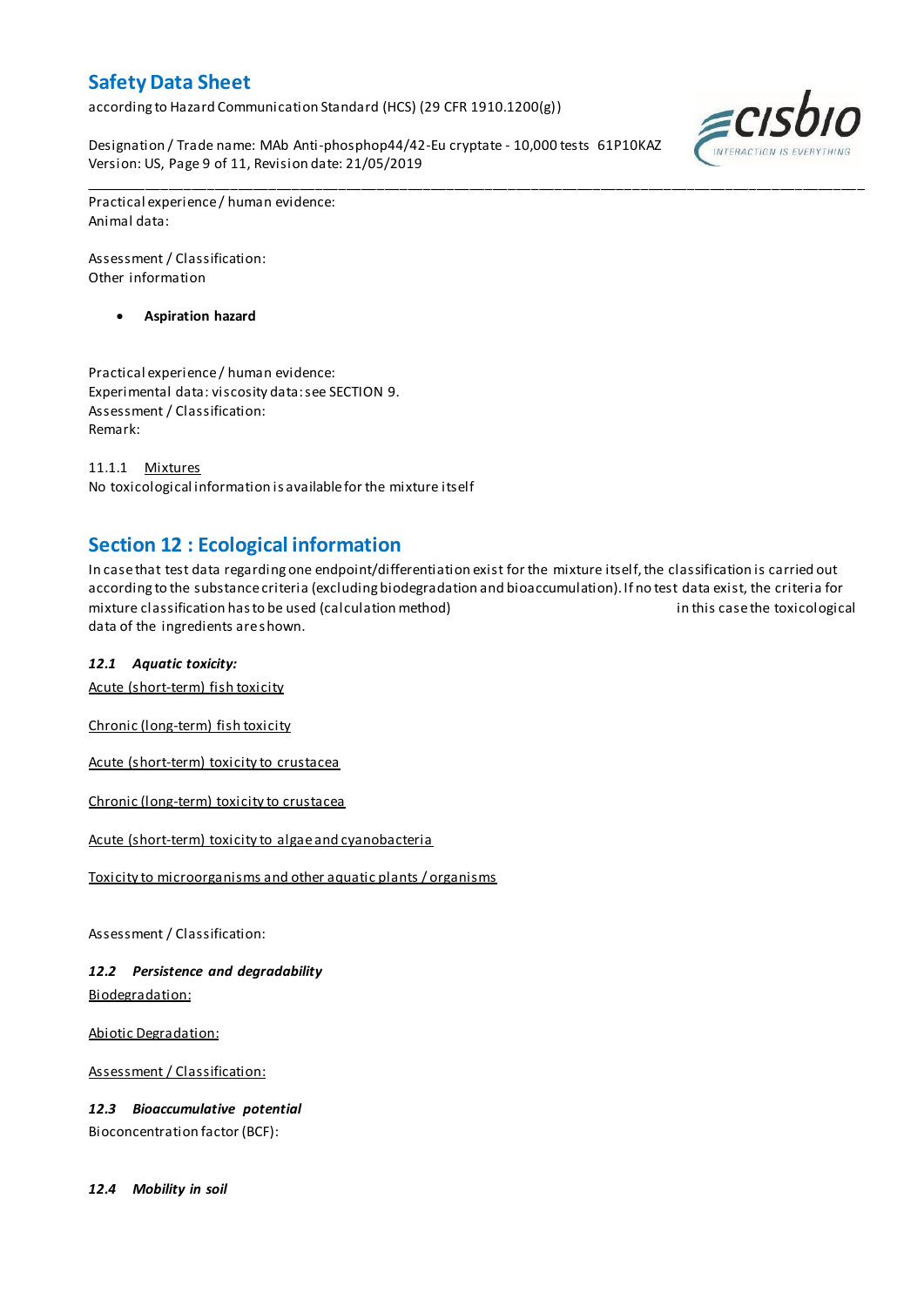according to Hazard Communication Standard (HCS) (29 CFR 1910.1200(g))

Designation / Trade name: MAb Anti-phosphop44/42-Eu cryptate - 10,000 tests 61P10KAZ Version: US, Page 10 of 11, Revision date: 21/05/2019



#### *12.5 Results of PBT and vPvB assessment*

#### *12.6 Other adverse effects:*

Additional ecotoxicological information:

### **Section 13 : Disposal considerations**

#### *13.1 Waste treatment methods*

Waste treatment options: Dispose of waste according to applicable legislation. ;

Other disposal recommendations: Additional information:

### **Section 14 : Transport information**

#### ADR/RID/AND/IMDG/IATA

| UN No.                     |  |
|----------------------------|--|
| UN Proper shipping name    |  |
| Transport hazard class(es) |  |
| Hazard label(s)            |  |
|                            |  |
| Packing group              |  |

\_\_\_\_\_\_\_\_\_\_\_\_\_\_\_\_\_\_\_\_\_\_\_\_\_\_\_\_\_\_\_\_\_\_\_\_\_\_\_\_\_\_\_\_\_\_\_\_\_\_\_\_\_\_\_\_\_\_\_\_\_\_\_\_\_\_\_\_\_\_\_\_\_\_\_\_\_\_\_\_\_\_\_\_\_\_\_\_\_\_\_\_\_\_\_\_\_\_\_\_\_

#### *Transport in bulk according to Annex II of MARPOL 73/78 and the IBC Code*

| Land transport (ADR/RID)                                             |                                                  |
|----------------------------------------------------------------------|--------------------------------------------------|
| Classification code ADR:                                             | Special Provisions for ADR/RID:                  |
| Limited quantities for ADR/RID:                                      | Excepted Quantities for ADR/RID:                 |
| Packing Instructions for ADR/RID:                                    |                                                  |
| Special packing provisions for ADR/RID:                              |                                                  |
| Mixed packing provisions:                                            | Portable tanks and bulk containers Instructions: |
| Portable tanks and bulk containers Special Provisions:               |                                                  |
| <b>ADR Tank Code:</b>                                                | ADR Tank special provisions:                     |
| Vehicle for tank carriage:                                           | Special provisions for carriage Packages:        |
| Special provisions for carriage Bulk:                                |                                                  |
| Special provisions for carriage for loading, unloading and handling: |                                                  |
| Special Provisions for carriage Operation:                           |                                                  |
| Hazard identification No:                                            | Transport category (Tunnel restriction code):    |
| <b>Sea transport (IMDG)</b>                                          |                                                  |
| Marine Pollutant:                                                    | Subsidiary risk(s) for IMDG:                     |
| Packing provisions for IMDG:                                         | Limited quantities for IMDG:                     |
| Packing instructions for IMDG:                                       | <b>IBC</b> Instructions:                         |
| <b>IBC Provisions:</b>                                               | <b>IMO</b> tank instructions:                    |
| UN tank instructions:                                                | Tanks and bulk Provisions:                       |
| EmS:                                                                 | Stowage and segregation for IMDG:                |
| Properties and observations:                                         |                                                  |
| <b>Inland waterway transport (ADN)</b>                               |                                                  |

Classification Code ADN: Special Provisions ADN: